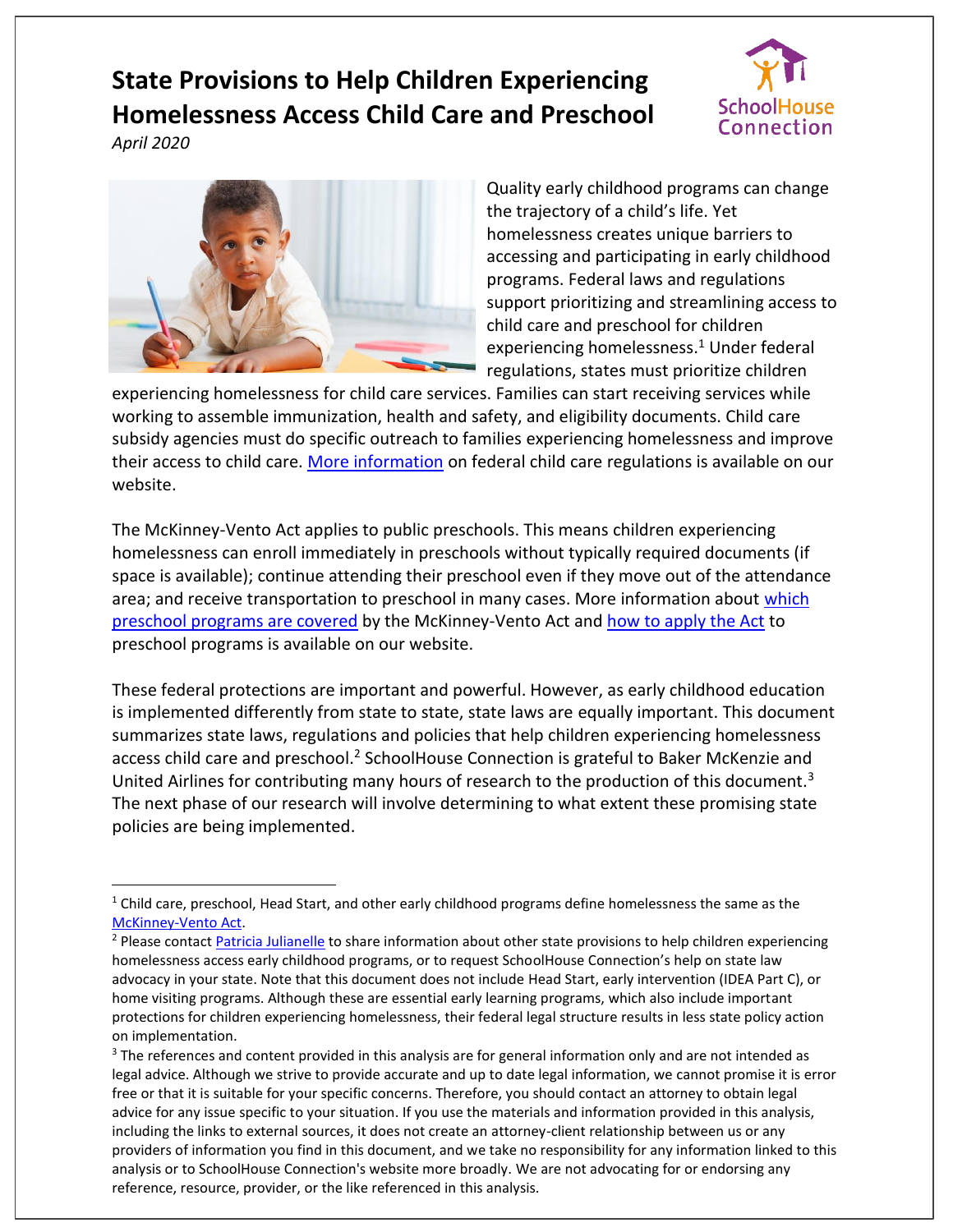## **Table of Contents**

### **Child Care**

- 1. [Automatic or Streamlined Eligibility for Children Experiencing Homelessness](#page-2-0)
- 2. [Priority for Children Experiencing Homelessness to Receive Child Care Subsidies](#page-4-0)
- 3. [Exemptions from Work Requirements for Parents Experiencing Homelessness](#page-6-0)
- 4. [Co-Payments Waived for Parents Experiencing Homelessness](#page-7-0)
- 5. Exemption or Grace Period for [Children Experiencing Homelessness to](#page-8-0) Submit [Eligibility/Enrollment Documentation \(with immediate enrollment pending](#page-8-0)  [document submission\)](#page-8-0)
- 6. Grace Period for [Children Experiencing Homelessness to](#page-9-0) Meet Immunization [Requirements Specifically \(with immediate enrollment pending meeting](#page-9-0)  [requirements\)](#page-9-0)

#### **Preschool**

- 1. [Outreach / Recruitment](#page-11-0)
- 2. [Priority / Reservation of Slots / Eligibility](#page-11-1)
- 3. [Funding / Grants](#page-12-0)
- 4. [Services](#page-12-1)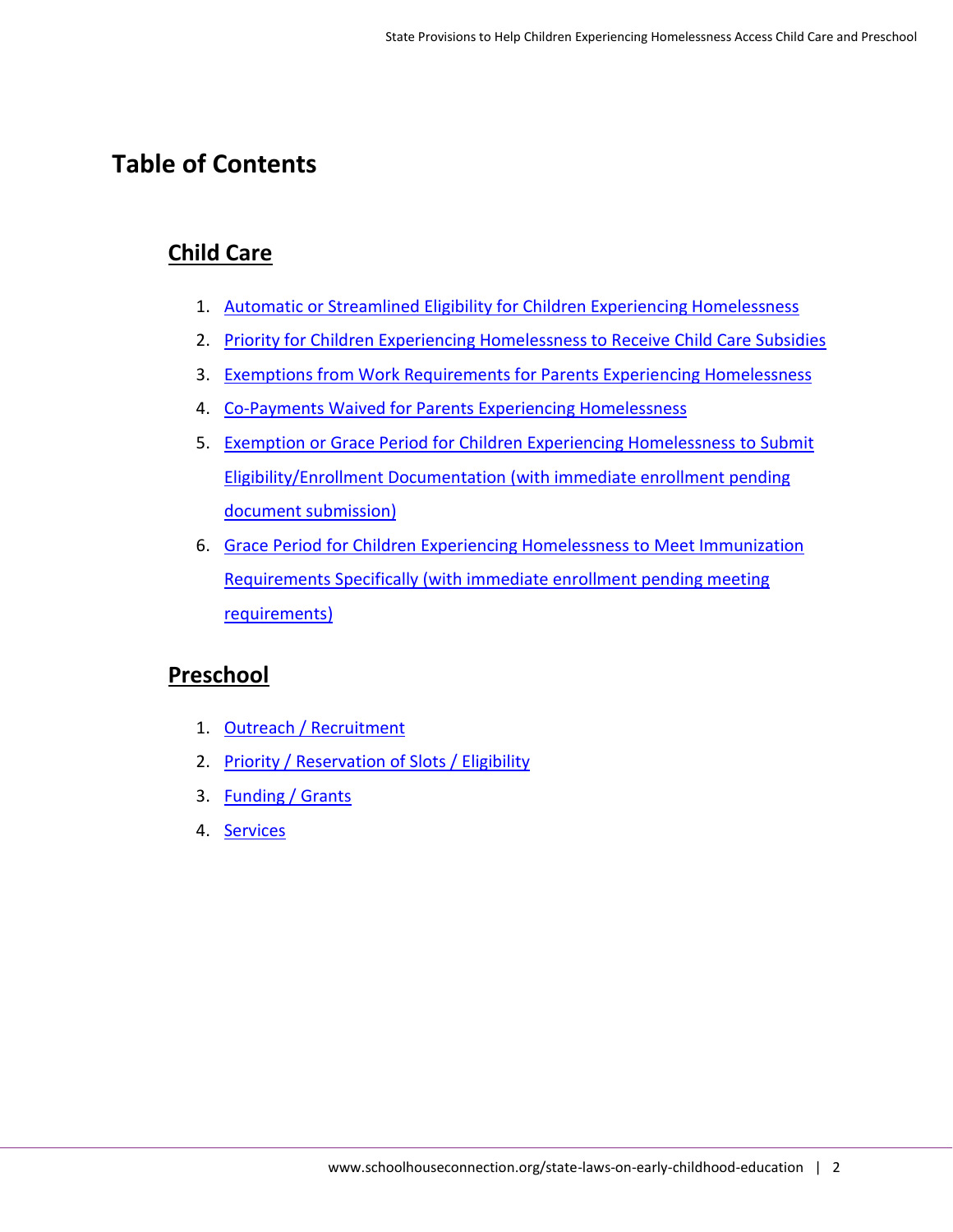#### **CHILD CARE**

### <span id="page-2-0"></span>**Automatic or Streamlined Eligibility for Children Experiencing Homelessness**

| <b>State</b>                   | <b>State Laws, Regulations, and Policies</b>                                                                                                                                                                                                                                                                                                                                                                                                                                                                                                                                                                                                                                                                                                                                                                                                                                                                      |
|--------------------------------|-------------------------------------------------------------------------------------------------------------------------------------------------------------------------------------------------------------------------------------------------------------------------------------------------------------------------------------------------------------------------------------------------------------------------------------------------------------------------------------------------------------------------------------------------------------------------------------------------------------------------------------------------------------------------------------------------------------------------------------------------------------------------------------------------------------------------------------------------------------------------------------------------------------------|
| <b>Arkansas</b>                | Eligibility requirements are waived for children experiencing homelessness<br>and those who are in foster care. (CCDF State Plan)                                                                                                                                                                                                                                                                                                                                                                                                                                                                                                                                                                                                                                                                                                                                                                                 |
| California                     | Families who are identified as homeless by a legal, medical, or social<br>services agency, McKinney-Vento homeless liaison, Head Start program,<br>shelter, or written statement from a parent describing the family's current<br>homeless living situation, are automatically eligible for a child care subsidy.<br>(CDE Management Bulletin 18-04; CA Educ. Code §8263; 5 CCR §§18083,<br>18090)                                                                                                                                                                                                                                                                                                                                                                                                                                                                                                                |
| <b>Delaware</b>                | Automatic eligibility if income is at or below 185% of the Federal Poverty<br>Level and the parent or caretaker is seeking employment or housing. (16<br>Del. Admin. Code §11003.7.2(3))                                                                                                                                                                                                                                                                                                                                                                                                                                                                                                                                                                                                                                                                                                                          |
| <b>District of</b><br>Columbia | Automatic eligibility without consideration of income. (CCDF State Plan)                                                                                                                                                                                                                                                                                                                                                                                                                                                                                                                                                                                                                                                                                                                                                                                                                                          |
| <b>Massachusetts</b>           | The Department of Housing and Community Development and/or the<br>Department of Children and Families may issue a written child care<br>authorization or referral for any family seeking to enroll a child in the<br>Homeless Child Care Services Program, provided that the family is<br>participating in an approved homeless activity, including, but not limited<br>to: residing in an emergency assistance shelter, domestic violence shelter<br>or residential family substance abuse treatment shelter; placement in<br>temporary housing at a motel/hotel; or participation in either a homeless<br>stabilization or diversion program. Provides eligibility for full-time child<br>care for up to a year (can be extended if the family meets income<br>requirements). Homeless Child Care Services Programs are paid at a higher<br>rate. (606 Code of Mass. Reg. 10.08; CCDF State Plan, page 98, 119) |
| Michigan                       | Automatic eligibility with no income test, and expedited processing (within<br>7 days). (CCDBG Implementation Status)                                                                                                                                                                                                                                                                                                                                                                                                                                                                                                                                                                                                                                                                                                                                                                                             |
| <b>Minnesota</b>               | Expedited application process for applicants who declare they are<br>homeless. (MN ST §119B.025, Subdiv. 1(c) (effective Sept. 21, 2020))                                                                                                                                                                                                                                                                                                                                                                                                                                                                                                                                                                                                                                                                                                                                                                         |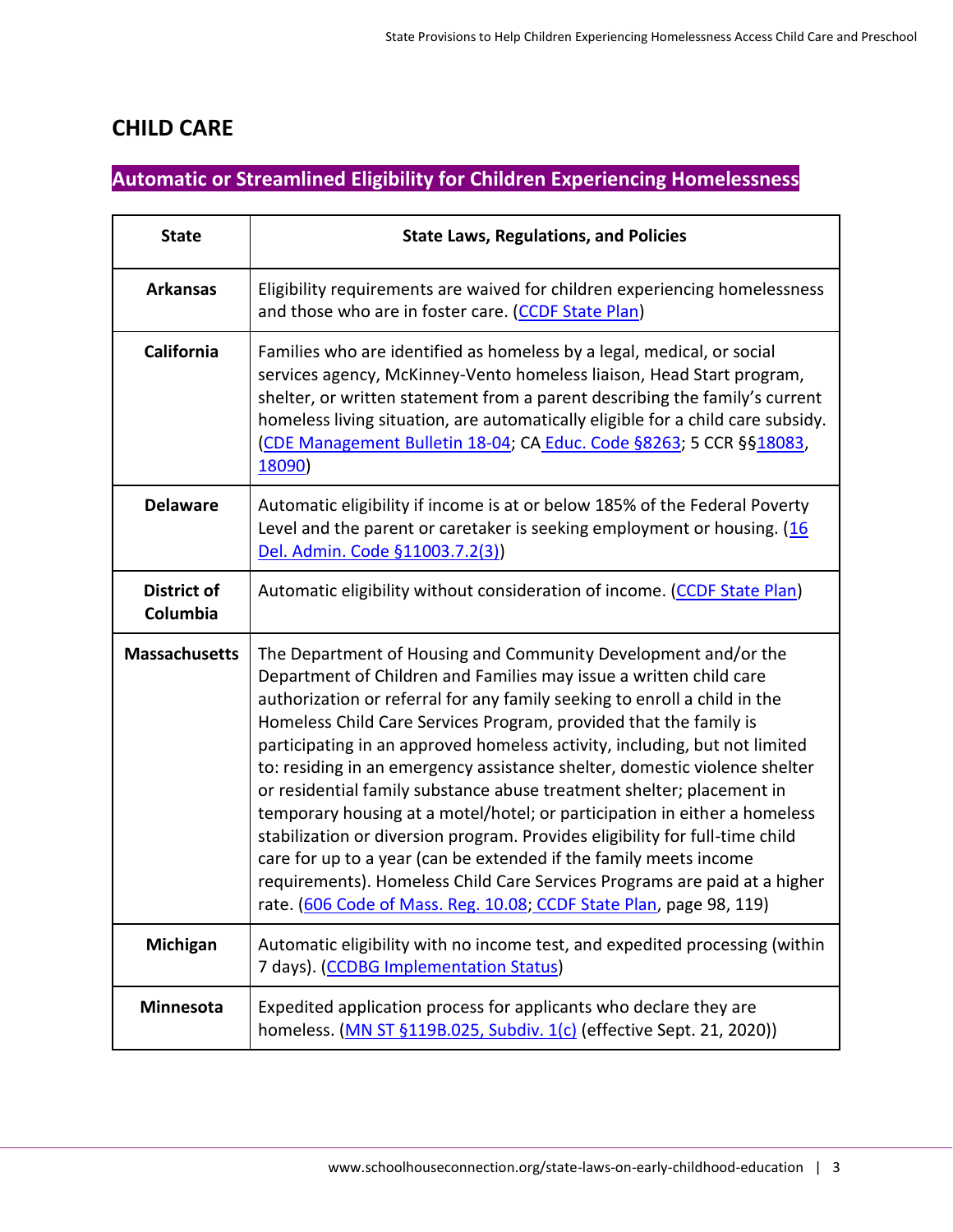| <b>Mississippi</b>      | Eligibility is determined by the Mississippi Department of Human Services<br>or an approved agency serving homeless families. (Child Care Payment<br>Program Policy Manual, Part 17 ch. 3, Rule 3.2(B))                                                                                                                                                                                                                                                                                                                                          |
|-------------------------|--------------------------------------------------------------------------------------------------------------------------------------------------------------------------------------------------------------------------------------------------------------------------------------------------------------------------------------------------------------------------------------------------------------------------------------------------------------------------------------------------------------------------------------------------|
| <b>Missouri</b>         | Automatic eligibility if the applicant is working with a community-based<br>organization to eradicate homelessness. (Miss. Code of Reg., Title 13, Div.<br>35, \$32.060(1)(F)(1)(D))                                                                                                                                                                                                                                                                                                                                                             |
| <b>Montana</b>          | A family experiencing homelessness is eligible for a 90- day eligibility period<br>while families stabilize their living arrangements. In order to be eligible for<br>the 90-day eligibility period, the parent must submit two forms of<br>documentation to prove homelessness. One form of documentation is the<br>self-attestation from the parent on the application. The second form of<br>documentation could be a letter from a homeless shelter or a statement<br>from a friend or relative the family is living with. (CCDF State Plan) |
| <b>Nebraska</b>         | Pending regulations provide automatic eligibility for up to 40 hours per<br>week for 3 months to provide stability to the children and to allow the<br>parent(s) or usual caretaker the opportunity to seek out community<br>resources. If the client is not meeting another eligibility criterion by the end<br>of the 3-month period, they will no longer be considered eligible. (CCDF<br><b>State Plan)</b>                                                                                                                                  |
| <b>New</b><br>Hampshire | Family Services Specialists must ask a family if they meet the McKinney-<br>Vento definition of homelessness, if they report they live in a home or<br>apartment. Families experiencing homelessness receive expedited services.<br>(CCDF State Plan; N.H. Code Admin. R. He-C 6910.05)                                                                                                                                                                                                                                                          |
| <b>New York</b>         | When funds are available, child care services must be provided to families<br>that are homeless, subject to specified income limits and as needed to<br>permit the child's caretaker to seek or engage in employment, participate<br>in certain educational or vocational programs, or access and participate in<br>counseling services programs. (18 CRR-NY, §415.2(a)(2)(v))                                                                                                                                                                   |
| <b>South Carolina</b>   | Provides child care subsidies for all children experiencing homelessness.<br>(CCDF State Plan)                                                                                                                                                                                                                                                                                                                                                                                                                                                   |
| <b>Tennessee</b>        | Parents experiencing homelessness are exempted from the requirement<br>for pre-placement visits by parents to the child care facility. (Tenn. Dep't of<br>Human Servs. Community & Social Servs. Div., Rule 1240-04-01-05(5)(e))                                                                                                                                                                                                                                                                                                                 |
| Utah                    | The Homeless Child Care program is available to families who are in<br>sheltered care and do not meet the Employment Support Child Care work<br>requirements. A referral must be provided by the recognized homeless<br>agency. Families may receive up to 3 months of child care to support                                                                                                                                                                                                                                                     |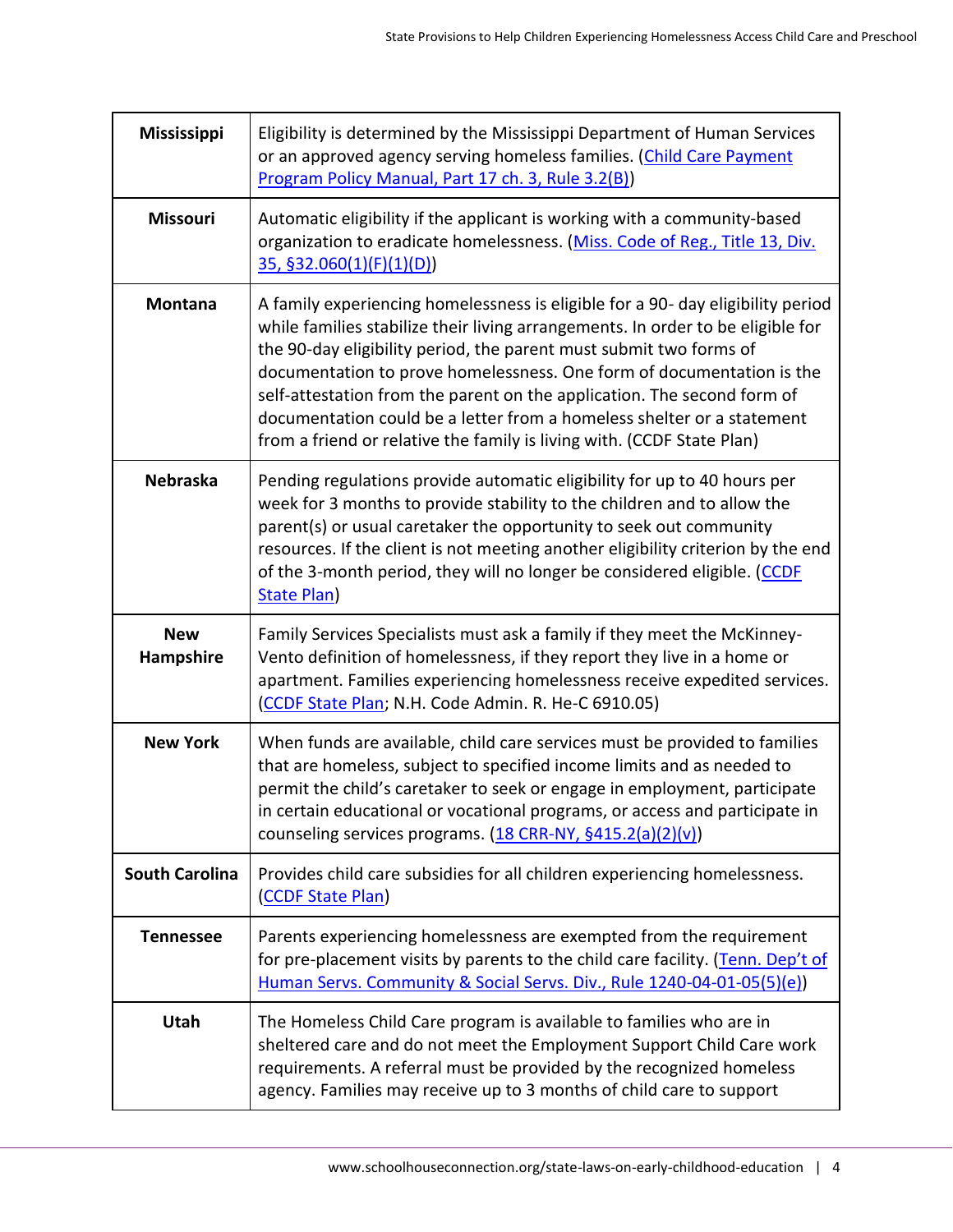|                | activities including, but not limited to, employment, job search, training,<br>shelter search, or working through a crisis situation. After 3 months, they<br>may transition into Employment Support or TANF child care without having<br>to reapply. (CCDF State Plan) |
|----------------|-------------------------------------------------------------------------------------------------------------------------------------------------------------------------------------------------------------------------------------------------------------------------|
| <b>Vermont</b> | Families experiencing homelessness are automatically approved for child<br>care. (CCDF State Plan)                                                                                                                                                                      |

### <span id="page-4-0"></span>**Priority for Children Experiencing Homelessness to Receive Child Care Subsidies**

| <b>State</b>    | <b>State Laws, Regulations, and Policies</b>                                                                                                                                                                                                                                                                                                                                                                                      |
|-----------------|-----------------------------------------------------------------------------------------------------------------------------------------------------------------------------------------------------------------------------------------------------------------------------------------------------------------------------------------------------------------------------------------------------------------------------------|
| <b>Alaska</b>   | Eligibility requirements are waived for children experiencing homelessness<br>and Homeless children will not be placed on a wait list for child care but<br>rather will immediately receive benefits upon a determination of eligibility<br>(7 Alaska Admin. Code §41.050(g)(6))                                                                                                                                                  |
| <b>Arkansas</b> | Prioritization for child care assistance is given to TANF recipients, children in<br>foster care, children with disabilities, teen parents, grandparents, and<br>homeless families. (CCDF State Plan) Waiting lists for child care are<br>prioritized in the following order: special needs, teen in high school,<br>homeless, low-income with no fee, and low-income with fee. (Code of Ark.<br>Rule 016.22.8-4)                 |
| Georgia         | Families who lack fixed, regular, and adequate housing are considered a<br>priority group. Homelessness can be verified with a letter from the<br>homeowner or lease holder (for doubled-up families), an emergency<br>shelter, an agency that provides homeless assistance programs in Georgia,<br>or a written or verbal attestation from the parental authority, if no other<br>documentation is available. (CAPS Policy 00-7) |
| Indiana         | Families experiencing homelessness receive priority on waiting lists, after<br>families receiving TANF, those in need of child protective services, and<br>children with special needs. (Child Care and Development Fund Voucher<br>Program Policy & Procedure Manual, page 34)                                                                                                                                                   |
| <b>Kansas</b>   | Families experiencing homelessness (self-declared) who need child care to<br>maintain employment or participate in an approved educational plan are<br>prioritized. (CCDF State Plan)                                                                                                                                                                                                                                             |
| Louisiana       | Any household with members who are children experiencing homelessness<br>is prioritized. (La. Admin. Code title 28, Part CLXV, §513(A)(4))                                                                                                                                                                                                                                                                                        |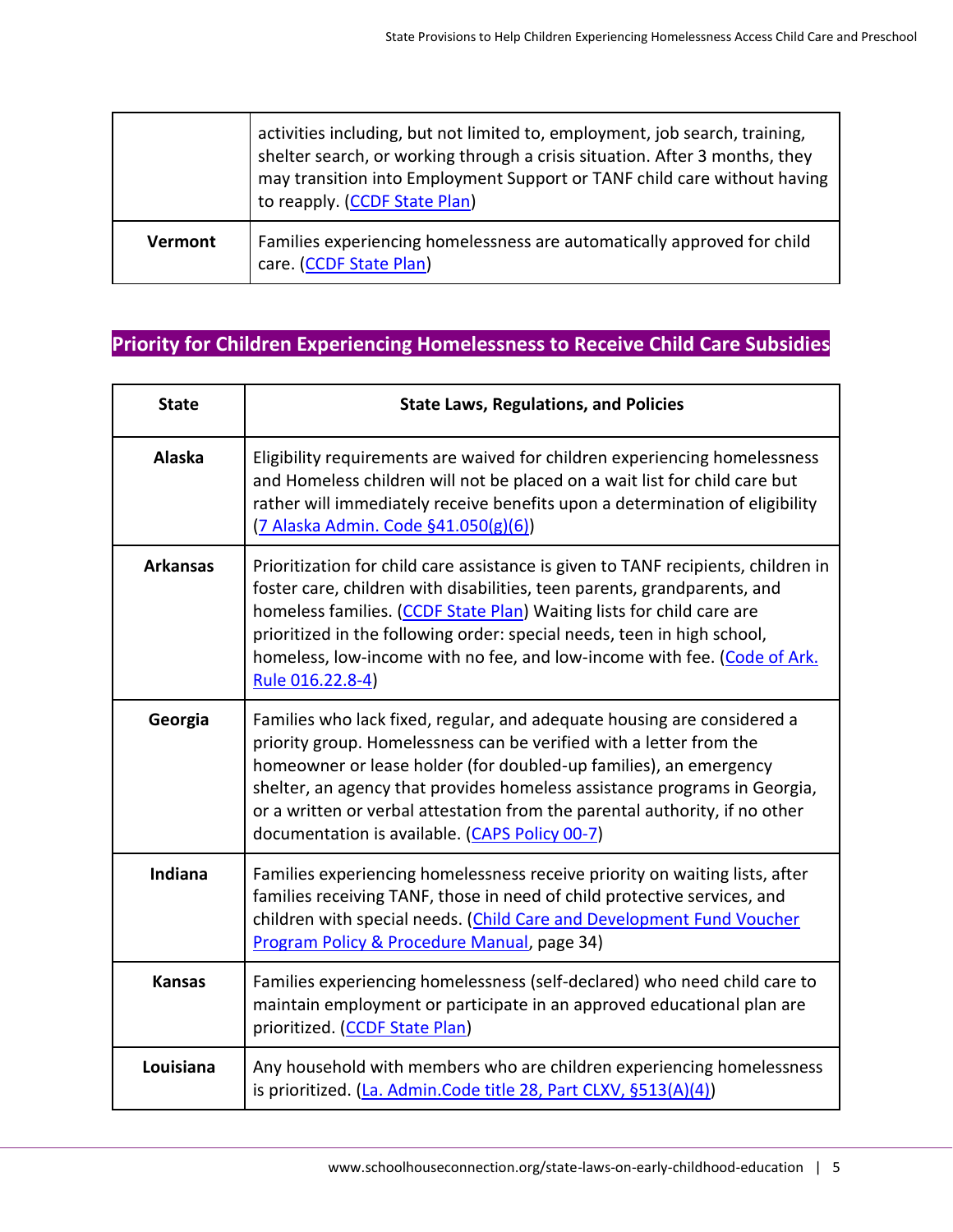| <b>Maine</b>            | First priority to children experiencing homelessness, along with children<br>from families with very low income and children with special needs. (Child<br>Care Subsidy Program Rules, 10-148 Code of Maine Rules, Ch. 6, 4(D)(1))                                                                                     |
|-------------------------|------------------------------------------------------------------------------------------------------------------------------------------------------------------------------------------------------------------------------------------------------------------------------------------------------------------------|
| <b>Maryland</b>         | Children with "evidence of homelessness" are prioritized. (Code of Md.<br>Reg., Title 13A, subtitle 14, §06-08(A))                                                                                                                                                                                                     |
| <b>Massachusetts</b>    | Children experiencing homelessness receive priority for reserved slots,<br>without waiting lists. (CCDF State Plan, page 98)                                                                                                                                                                                           |
| <b>Minnesota</b>        | A child experiencing homelessness may be considered a child with a special<br>need based on environmental or familial factors that create barriers to the<br>child's optimal development. Counties and tribes can prioritize these<br>children by allowing higher reimbursement rates to be paid. (CCDF State<br>Plan) |
| <b>Mississippi</b>      | Children experiencing homelessness are a priority population for eligibility<br>and access purposes. (Child Care Payment Program Policy Manual, Part 17<br>ch. 3, Rule 3.1)                                                                                                                                            |
| <b>Montana</b>          | Families experiencing homelessness are fourth priority, after those on<br>TANF, children with special needs, and teen parents, if there are insufficient<br>funds to provide child care assistance to all eligible applicants. (Montana<br>Admin. R. 37.80.201(5)(d))                                                  |
| <b>Nevada</b>           | Families who are experiencing homelessness are given priority when a wait<br>list is in effect. (CCDF State Plan)                                                                                                                                                                                                      |
| <b>New</b><br>Hampshire | Families experiencing homelessness, or who were homeless over the past<br>92 days, are second priority, after those receiving TANF. (CCDF State Plan)                                                                                                                                                                  |
| <b>New Jersey</b>       | If there is a need to prioritize eligibility for child care, homelessness is a<br>category in the priority rankings. Applicants can self-identify as homeless on<br>a verification form, or have a community organization (shelter, transitional<br>living program) submit a form on their behalf. (CCDF State Plan)   |
| <b>New Mexico</b>       | Children experiencing homelessness are one of several priority groups.<br>(N.M. Admin. Code §8.15.2.9)                                                                                                                                                                                                                 |
| <b>North Carolina</b>   | Children experiencing homelessness are receive priority, and the state has<br>established a set-aside of 4% of slots for children with special needs and<br>those experiencing homelessness. (CCDF State Plan)                                                                                                         |
| <b>North Dakota</b>     | In the event of a waiting list, children experiencing homelessness would be<br>identified as a priority for services. (CCDF State Plan)                                                                                                                                                                                |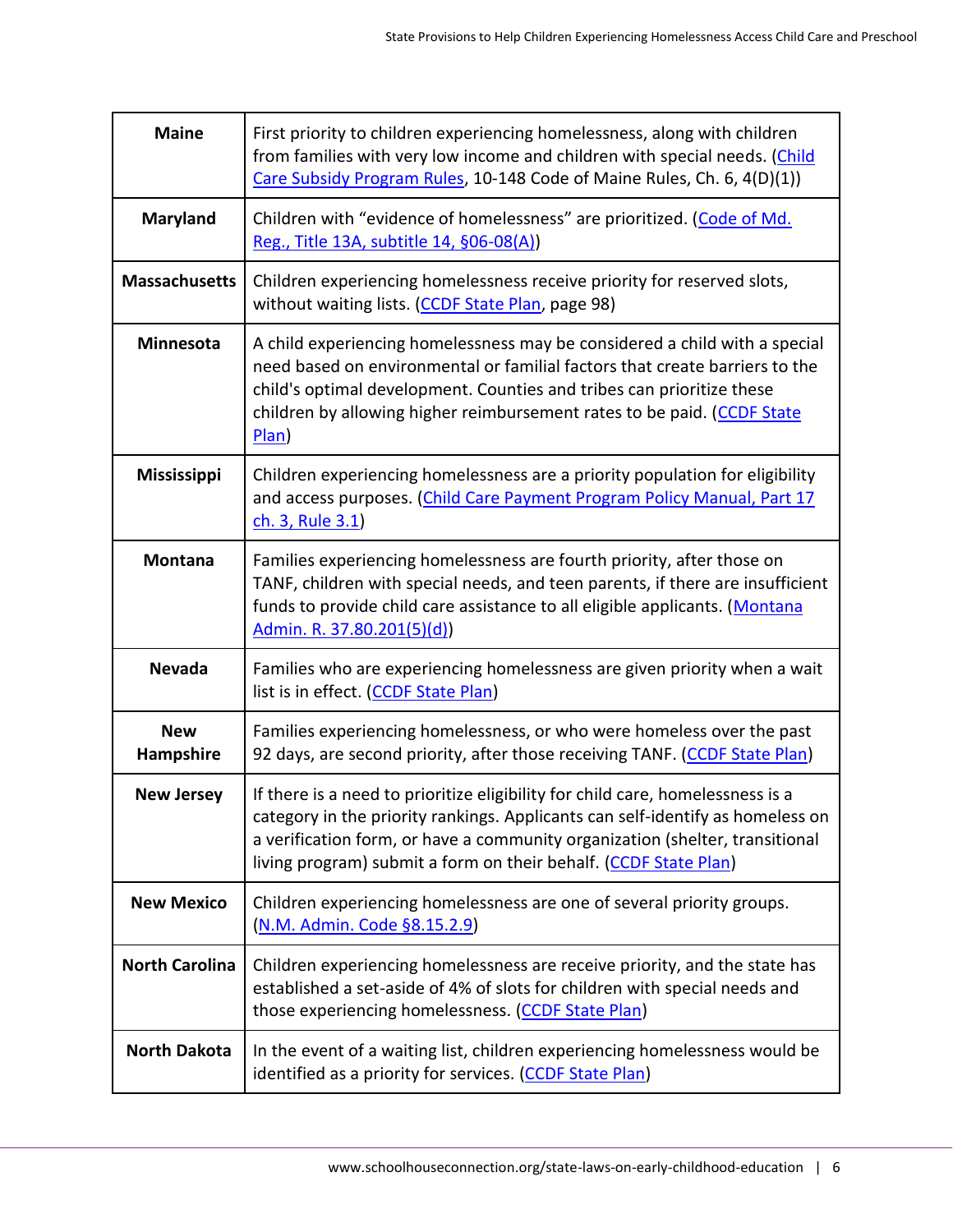| Pennsylvania          | Children experiencing homelessness are given priority on waiting lists.<br>(CCDF State Plan)                                                                           |
|-----------------------|------------------------------------------------------------------------------------------------------------------------------------------------------------------------|
| <b>South Carolina</b> | Priority is given to children with special needs and those experiencing<br>homelessness. (CCDF State Plan)                                                             |
| <b>South Dakota</b>   | If a waiting list is necessary because of funding issues, children experiencing<br>homelessness will be in the first priority group. (SD Admin R. 67:47:01:29)         |
| <b>Tennessee</b>      | In the event of a waiting list, priority is given to families experiencing<br>homelessness, children with disabilities, and military families. (CCDF State<br>$Plan$ ) |
| <b>Texas</b>          | Children experiencing homelessness are the second priority group for child<br>care. (CCDF State Plan)                                                                  |

## <span id="page-6-0"></span>**Exemptions from Work Requirements for Parents Experiencing Homelessness**

| <b>State</b>                   | <b>State Laws, Regulations, and Policies</b>                                                                                                                                                                                                                                                                                                                                                            |
|--------------------------------|---------------------------------------------------------------------------------------------------------------------------------------------------------------------------------------------------------------------------------------------------------------------------------------------------------------------------------------------------------------------------------------------------------|
| California                     | Families may receive a child care subsidy while looking for permanent<br>housing, or while attending appointments or activities necessary to comply<br>with shelter participation requirements, for up to 60 working days, with<br>the possibility of a 20-day extension. (CDE Management Bulletin 18-04; 5<br>CCR §18091)                                                                              |
| <b>District of</b><br>Columbia | Parents are exempt from the requirement to participate in a qualifying<br>activity and income threshold requirements. (CCDF State Plan)                                                                                                                                                                                                                                                                 |
| Louisiana                      | Employment and training activity requirements may be waived for up to<br>180 days for parents, or persons acting as parents, who are experiencing<br>homelessness and who demonstrate that they are seeking employment<br>or participating in a transitional living program. (La. Admin. Code title 28,<br>Part CLXV, §509(A)(5)(b); La. Admin. Code title 67, Part III, Chapter 51,<br>\$5103(B)(4)(E) |
| <b>Massachusetts</b>           | Employment, education, and training are waived up to 2 years, with the<br>possibility of case-by-case extensions. (CCDF State Plan)                                                                                                                                                                                                                                                                     |
| <b>Minnesota</b>               | Employment, training, and education requirements are waived for 3<br>months, for 60 hours of child care assistance per service period.<br>Additional hours may be authorized as needed based on the applicant's                                                                                                                                                                                         |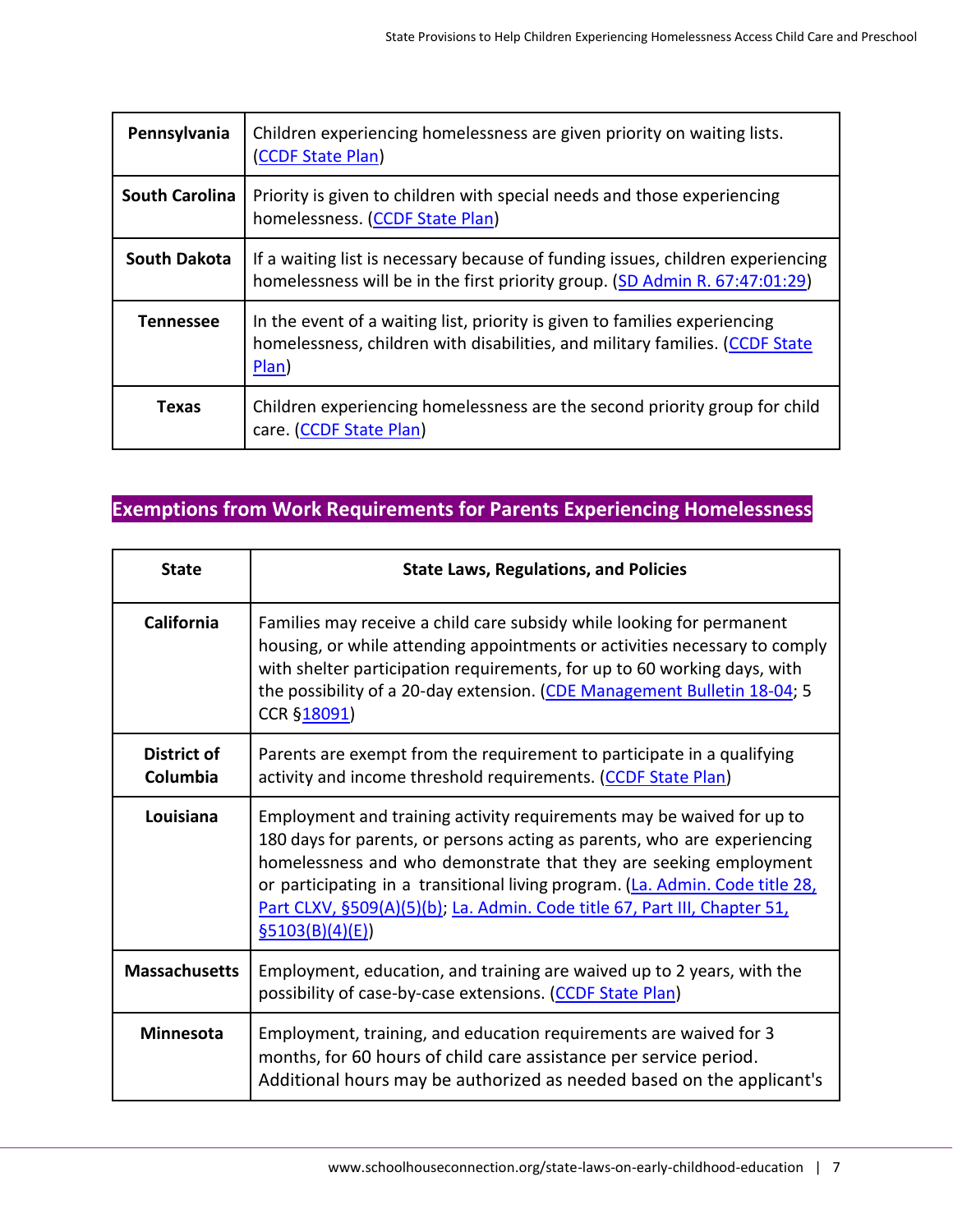|                | participation in employment, education, or employment plan. After 3<br>months, the applicant must meet eligibility and activity requirements.<br>(MN ST §119B.095, Subdiv. 3 (effective Sept. 21, 2020)) |
|----------------|----------------------------------------------------------------------------------------------------------------------------------------------------------------------------------------------------------|
| <b>Montana</b> | Generally applicable work and vocational training requirements do not<br>apply. (Montana Admin. R. 37.80.201(2)(g))                                                                                      |
| Pennsylvania   | Families experiencing homelessness may receive up to 92 days of child care<br>while seeking employment. (CCDF State Plan)                                                                                |

## <span id="page-7-0"></span>**Co-Payments Waived for Parents Experiencing Homelessness**

| <b>State</b>            | <b>State Laws, Regulations, and Policies</b>                                                                                                                                                                                  |
|-------------------------|-------------------------------------------------------------------------------------------------------------------------------------------------------------------------------------------------------------------------------|
| District of<br>Columbia | Co-payments are waived for families experiencing homelessness. (CCDF<br>State Plan)                                                                                                                                           |
| <b>Massachusetts</b>    | On a case by case basis, the Department of Housing and Community<br>Development or the Department of Children and Families will determine<br>whether fees shall be waived. (606 Code of Mass. Reg. 10.08; CCDF State<br>Plan) |
| Michigan                | Family co-payment is waived. (CCDBG Implementation Status)                                                                                                                                                                    |
| <b>Mississippi</b>      | Homeless families with "no countable income" do not have to pay co-<br>payments. (Child Care Payment Program Policy Manual, Part 17 ch. 6, Rule<br>6.2(A)(1)(b)                                                               |
| <b>Missouri</b>         | Family contributions and co-pays are waived. (CCDF State Plan)                                                                                                                                                                |
| <b>South Carolina</b>   | Copays are waived for TANF recipients, foster children, and families<br>experiencing homelessness. (CCDF State Plan)                                                                                                          |
| <b>Texas</b>            | Parents of a child experiencing homelessness are exempt from paying the<br>parent share of child care costs. $(40$ Tex. Admin. Code § 809.19(a)(2)(C))                                                                        |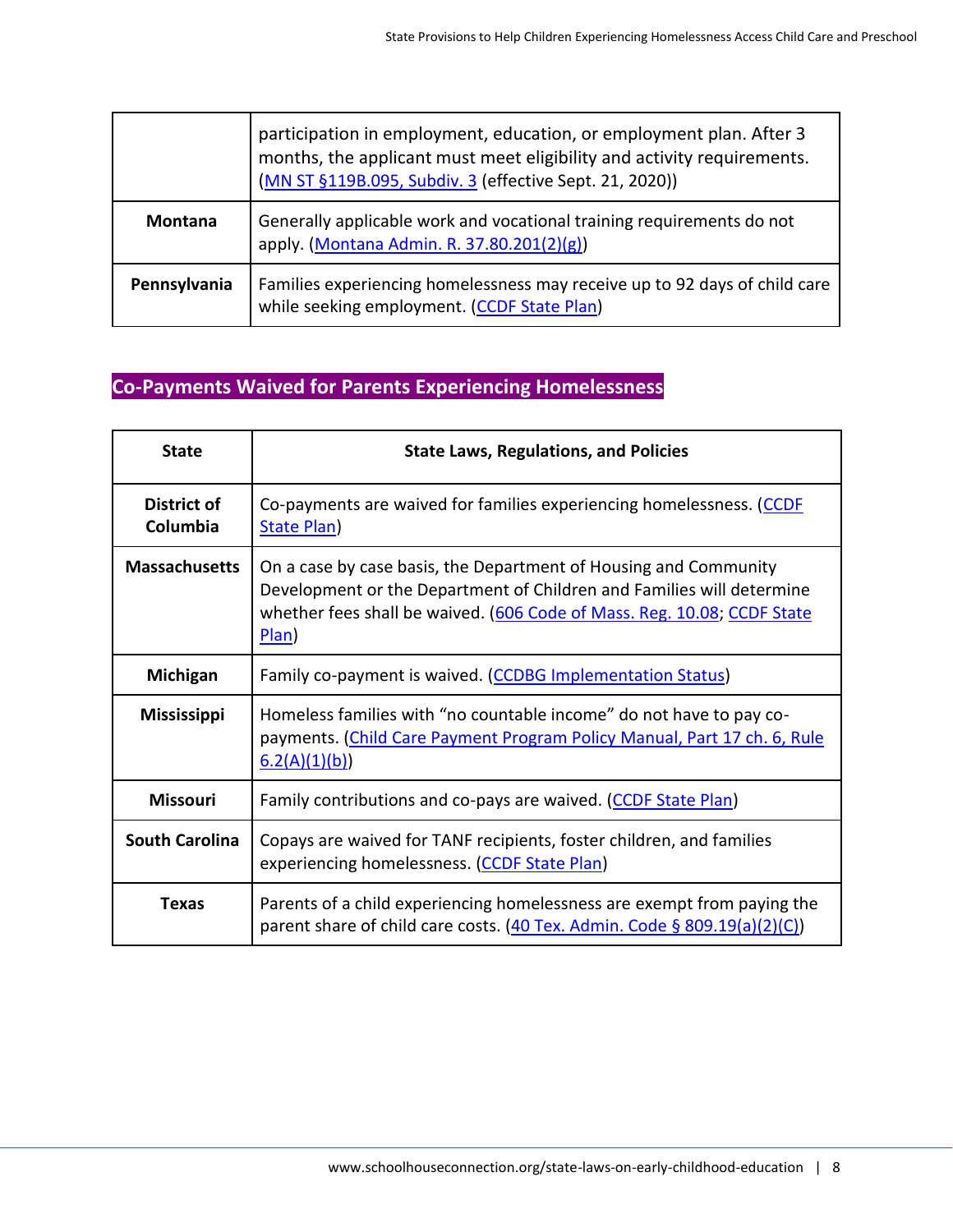#### <span id="page-8-0"></span>**Exemption or Grace Period for Children Experiencing Homelessness to Submit Eligibility/Enrollment Documentation (with immediate enrollment pending document submission)**

| <b>State</b>         | <b>State Laws, Regulations, and Policies</b>                                                                                                                                                                                                                                                                                                                                   |
|----------------------|--------------------------------------------------------------------------------------------------------------------------------------------------------------------------------------------------------------------------------------------------------------------------------------------------------------------------------------------------------------------------------|
| Alaska               | 30 days. (Alaska Admin. Code §41.315(e))                                                                                                                                                                                                                                                                                                                                       |
| California           | Families experiencing homelessness do not have to prove residency to<br>receive a child care subsidy. A simple declaration of intent to reside in<br>California is sufficient. (CDE Management Bulletin 18-04; 5 CCR §18107)                                                                                                                                                   |
| Colorado             | At least 60 days. (CCDF State Plan)                                                                                                                                                                                                                                                                                                                                            |
| <b>Delaware</b>      | 90 days. (16 Del. Admin. Code §11003.7.2)                                                                                                                                                                                                                                                                                                                                      |
| <b>Florida</b>       | Procedure permits enrollment after an initial eligibility determination,<br>verified by a certified homeless shelter, without full documentation. (Fla.<br>Admin. Code ch. 6M-4.208(2)). When other documentation is not available,<br>a letter from a shelter or a notarized statement from the parent is<br>sufficient to prove residency. (Fla. Admin Code ch. 6M-4.208(9)) |
| Georgia              | Residency can be verified with a letter from the homeowner or lease<br>holder (for doubled-up families), an emergency shelter, or an agency that<br>provides homeless assistance programs in Georgia. (CAPS Policy 00-7)                                                                                                                                                       |
| <b>Hawaii</b>        | 60 days. (CCDF State Plan)                                                                                                                                                                                                                                                                                                                                                     |
| <b>Illinois</b>      | 90 days. (CCDF State Plan)                                                                                                                                                                                                                                                                                                                                                     |
| Louisiana            | 90 day waiver of proof of age. (La. Admin. Code title 28, Part CLXV,<br>\$503(5)(B)                                                                                                                                                                                                                                                                                            |
| <b>Maine</b>         | 90 days. (Child Care Subsidy Program Rules, 10-148 Code of Maine Rules,<br>Ch. $6, §3(B)(1)$                                                                                                                                                                                                                                                                                   |
| <b>Massachusetts</b> | 12 weeks. (CCDF State Plan, page 100)                                                                                                                                                                                                                                                                                                                                          |
| Michigan             | Temporarily deferred verification requirements. (CCDBG Implementation<br>Status)                                                                                                                                                                                                                                                                                               |
| Minnesota            | 3 months. (MN ST §119B.025, Subdiv. 1(c) (effective Sept. 21, 2020))                                                                                                                                                                                                                                                                                                           |
| Missouri             | 30 days. (CCDF State Plan)                                                                                                                                                                                                                                                                                                                                                     |
| <b>Nevada</b>        | 90 days. (CCDF State Plan)                                                                                                                                                                                                                                                                                                                                                     |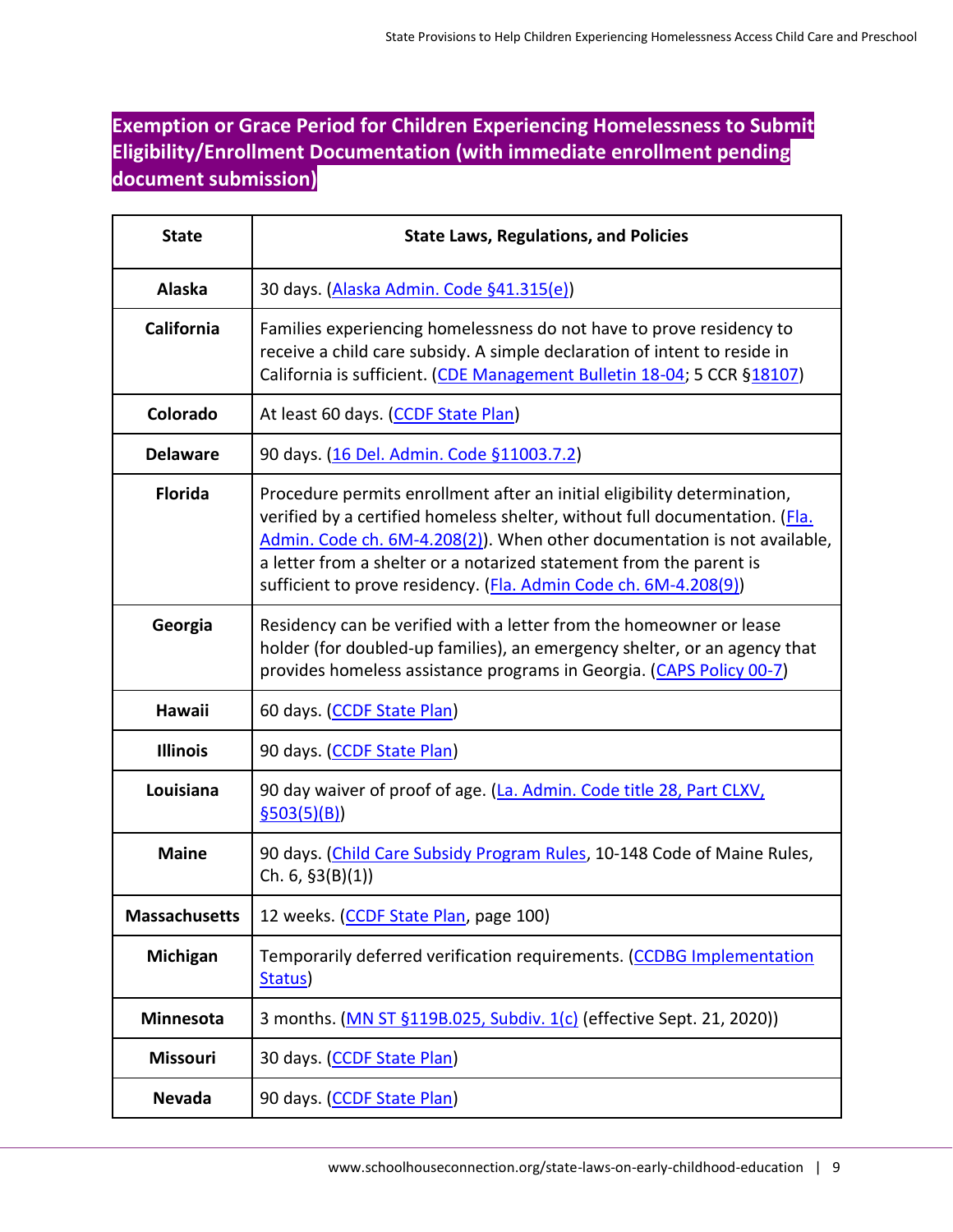| <b>New</b><br>Hampshire | Families experiencing homelessness are relieved of certain documentation<br>and verification requirements. (CCDF State Plan)                                |
|-------------------------|-------------------------------------------------------------------------------------------------------------------------------------------------------------|
| <b>New Jersey</b>       | 1 month, with 1 month extension available. (CCDF State Plan)                                                                                                |
| <b>New York</b>         | 3 months. (CCDF State Plan)                                                                                                                                 |
| <b>North Carolina</b>   | 30 days. (CCDF State Plan)                                                                                                                                  |
| <b>North Dakota</b>     | 30 days. (CCDF State Plan)                                                                                                                                  |
| Pennsylvania            | 183 days. (CCDF State Plan)                                                                                                                                 |
| <b>Rhode Island</b>     | 90 days. (CCDF State Plan)                                                                                                                                  |
| <b>South Dakota</b>     | 30 days. (CCDF State Plan)                                                                                                                                  |
| <b>Tennessee</b>        | 60 days. (Tenn. Dep't of Human Servs. Community & Social Servs. Div.,<br>Rules 1240-04-01-05(5)(d); 1240-04-01-08(2)(e)(2)(iii); 1240-04-01-<br>08(2)(f)(2) |
| <b>Texas</b>            | 3 months. (40 Tex. Admin. Code § 809.52)                                                                                                                    |
| Utah                    | 30 days. (CCDF State Plan)                                                                                                                                  |

#### <span id="page-9-0"></span>**Grace Period for Children Experiencing Homelessness to Meet Immunization Requirements Specifically (with immediate enrollment pending meeting requirements)**

| <b>State</b>            | <b>State Laws, Regulations, and Policies</b>                                                                      |
|-------------------------|-------------------------------------------------------------------------------------------------------------------|
| Alaska                  | 30 days. (7 Alaska Admin. Code §57.550(c)(3))                                                                     |
| Colorado                | At least 90 days for licensed providers, and at least 60 days for license-<br>exempt providers. (CCDF State Plan) |
| Connecticut             | 90 days. (Conn. Gen. Stat. Ann. ch. 368a, §19a-79(e))                                                             |
| District of<br>Columbia | 60 days. (DC Municipal Regs. Title 5, §152.2)                                                                     |
| <b>Illinois</b>         | 90 days. (CCDF State Plan)                                                                                        |
| Indiana                 | 90 days. (CCDF State Plan)                                                                                        |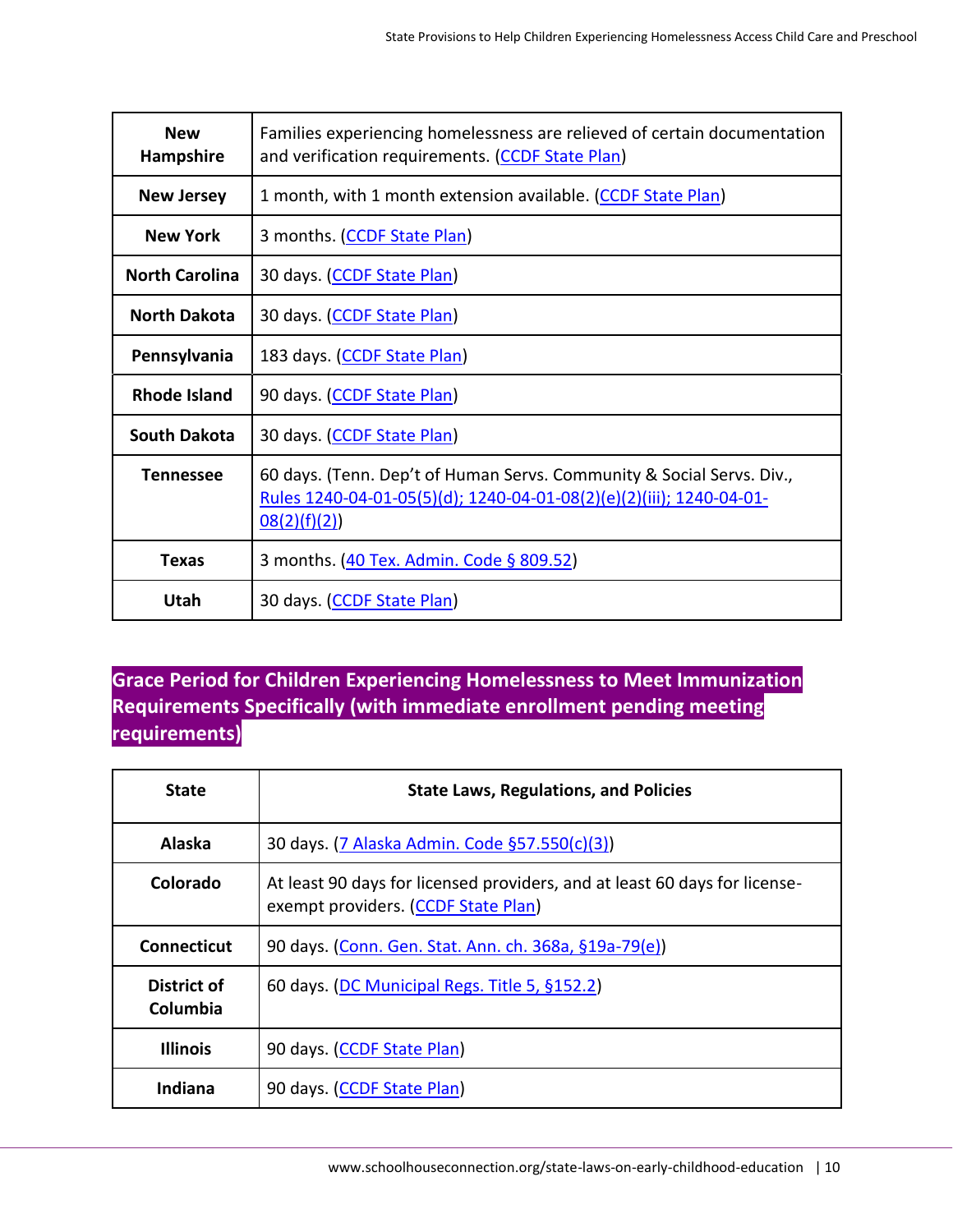| lowa                  | 60 days. (441 Iowa Admin. Code §110.9(4))                                                                                                                                                                                                                                                                                               |
|-----------------------|-----------------------------------------------------------------------------------------------------------------------------------------------------------------------------------------------------------------------------------------------------------------------------------------------------------------------------------------|
| <b>Kansas</b>         | 60 days. (CCDF State Plan)                                                                                                                                                                                                                                                                                                              |
| Louisiana             | 90 days. (La. Admin. Code title 28, Part CLXV, §503(5)(B))                                                                                                                                                                                                                                                                              |
| <b>Maryland</b>       | A child care operator may temporarily admit or retain a child experiencing<br>homelessness if the parent presents evidence that the child has an<br>appointment with a health care provider or local health department for<br>screenings, immunizations, or to obtain records. (Code of Md. Reg., Title<br>13A, subtitle 16, §16.02(F)) |
| <b>Massachusetts</b>  | Up to 6 months. (CCDF State Plan)                                                                                                                                                                                                                                                                                                       |
| <b>Missouri</b>       | 30 days. (CCDF State Plan)                                                                                                                                                                                                                                                                                                              |
| <b>Nebraska</b>       | 30 days. (CCDF State Plan)                                                                                                                                                                                                                                                                                                              |
| <b>Nevada</b>         | 90 days. (CCDF State Plan)                                                                                                                                                                                                                                                                                                              |
| <b>New Hampshire</b>  | 60 days. (N.H. Code Admin. R. He-C 6910.05)                                                                                                                                                                                                                                                                                             |
| <b>New Jersey</b>     | 30 days. (CCDF State Plan)                                                                                                                                                                                                                                                                                                              |
| <b>New Mexico</b>     | 30 days. (N.M. Admin. Code §8.16.2.22(E)(e); N.M. Admin. Code<br>\$8.17.2.24\$                                                                                                                                                                                                                                                          |
| <b>New York</b>       | 14 days; 30 days if the child is from another state or country and the<br>parent or caretaker has shown a good faith effort to get the necessary<br>documentation of the immunizations. (CCDF State Plan)                                                                                                                               |
| <b>North Carolina</b> | 30 days. (CCDF State Plan)                                                                                                                                                                                                                                                                                                              |
| <b>North Dakota</b>   | 30 days. (CCDF State Plan)                                                                                                                                                                                                                                                                                                              |
| Pennsylvania          | 90 days. (CCDF State Plan)                                                                                                                                                                                                                                                                                                              |
| <b>Rhode Island</b>   | 90 days. (CCDF State Plan)                                                                                                                                                                                                                                                                                                              |
| <b>South Dakota</b>   | 2 weeks, but the licensing specialist and child care provider will work with<br>the family to obtain the information needed even if it takes longer than<br>two weeks. (CCDF State Plan)                                                                                                                                                |
| <b>Texas</b>          | 30 days. (Tex. Admin. Code § 746.613(c); CCDF State Plan)                                                                                                                                                                                                                                                                               |
| Utah                  | 90 days. (Utah Admin Code R. 381-100-6(14)(d))                                                                                                                                                                                                                                                                                          |
| Vermont               | Reasonable length of time, up to 6 months. (CCDF State Plan)                                                                                                                                                                                                                                                                            |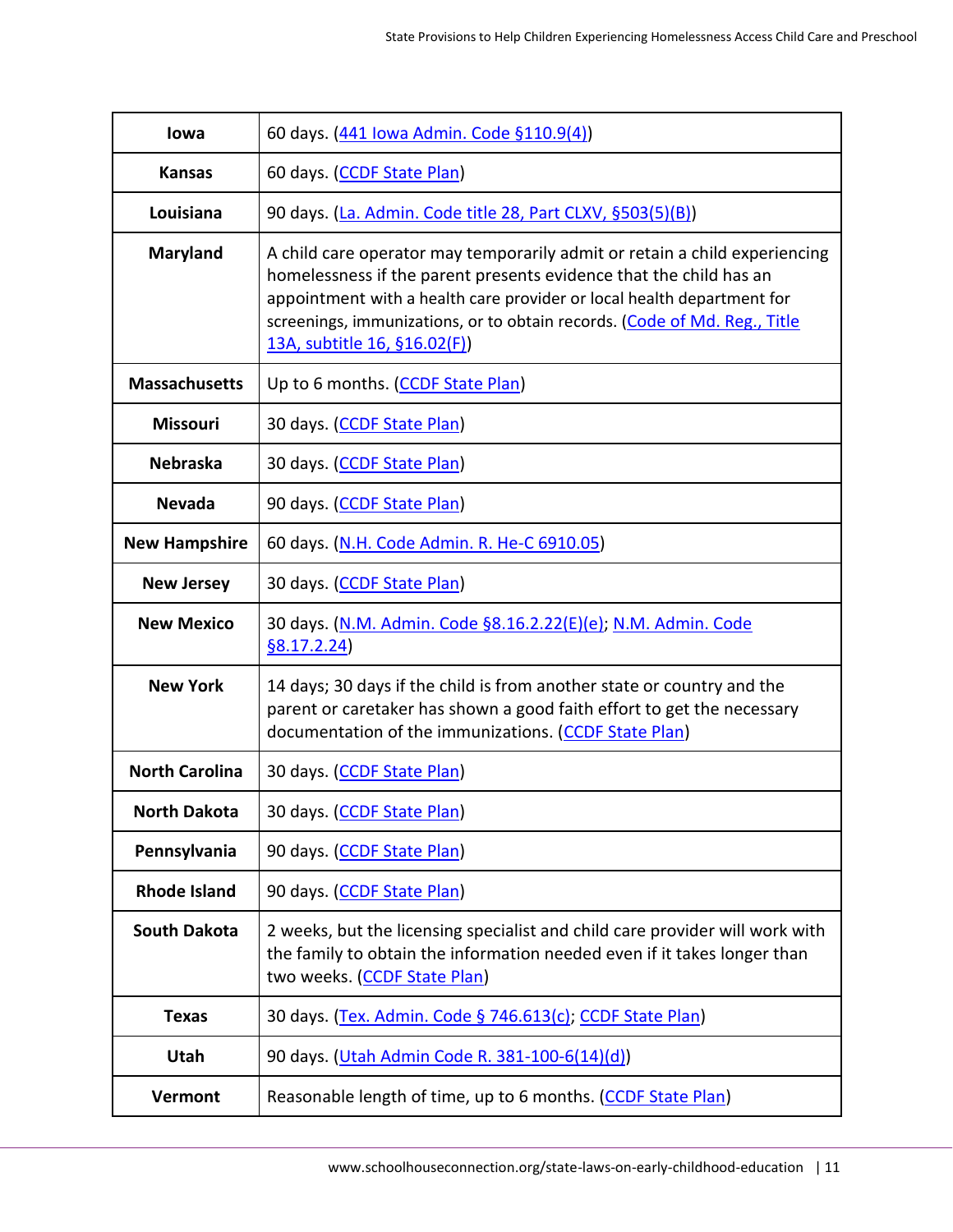#### **PRESCHOOL**

## <span id="page-11-0"></span>**Outreach / Recruitment**

| <b>State</b>    | <b>State Laws, Regulations, and Policies</b>                                                                                                                                                                                                                                                                                                                                                                                                                                                                                                                                       |
|-----------------|------------------------------------------------------------------------------------------------------------------------------------------------------------------------------------------------------------------------------------------------------------------------------------------------------------------------------------------------------------------------------------------------------------------------------------------------------------------------------------------------------------------------------------------------------------------------------------|
| <b>Illinois</b> | Preschool programs should focus on recruiting homeless families. Programs are<br>expected to maintain contact with agencies serving homeless families and<br>children in foster care throughout the year; if a homeless or foster child is<br>identified as needing preschool services after all spots are filled, programs must<br>make every effort to keep in contact with the family and place that child in a<br>classroom as soon as an opening becomes available. Reserved slots should be<br>filled immediately by any child experiencing homelessness. (Preschool Manual) |

## <span id="page-11-1"></span>**Priority / Reservation of Slots / Eligibility**

| <b>State</b>    | <b>State Laws, Regulations, and Policies</b>                                                                                                                                                                                                                                                                                                                                                                                                                                                                                                                                                                                                                                                                                                                                                                                                                                                                                                                                                                                                                                                                                                                                                                                                                                                          |
|-----------------|-------------------------------------------------------------------------------------------------------------------------------------------------------------------------------------------------------------------------------------------------------------------------------------------------------------------------------------------------------------------------------------------------------------------------------------------------------------------------------------------------------------------------------------------------------------------------------------------------------------------------------------------------------------------------------------------------------------------------------------------------------------------------------------------------------------------------------------------------------------------------------------------------------------------------------------------------------------------------------------------------------------------------------------------------------------------------------------------------------------------------------------------------------------------------------------------------------------------------------------------------------------------------------------------------------|
| <b>Illinois</b> | Children experiencing homelessness are prioritized as most at risk on the<br>weighted eligibility criteria, and are given highest priority for Preschool<br>Expansion Grant (PEG) programs. PEG programs must develop a local plan for<br>ensuring that preschool services will be available to age-eligible children with<br>especially high needs (e.g., children who are homeless or in foster care) even if<br>those children do not present for screening and eligibility determination until<br>after the school year begins. It is anticipated that most PEG programs' plans will<br>include reserving at least 5-10% their program slots to be filled during the first<br>two months of the school year. These slots would be filled immediately by any<br>child who is homeless, in foster care, or otherwise demonstrates especially high<br>needs. In addition, programs are expected to maintain contact with agencies<br>serving homeless families and children in foster care throughout the year; if a<br>homeless or foster child is identified as needing preschool services after all<br>spots are filled, programs must make every effort to keep in contact with the<br>family and place that child in a classroom as soon as an opening becomes<br>available. (Preschool Manual) |
| <b>Maryland</b> | Local school systems must enroll 4-year-old applicants who are homeless. (Code<br>of Maryland Regulations, Title 13A § 13A.06.02.03(A))                                                                                                                                                                                                                                                                                                                                                                                                                                                                                                                                                                                                                                                                                                                                                                                                                                                                                                                                                                                                                                                                                                                                                               |
| <b>Texas</b>    | Children experiencing homelessness are automatically eligible for Pre-K. (Tex.<br>Educ. Code § 29.153(b)(3); 19 Tex. Admin. Code R. 102.1003(a))                                                                                                                                                                                                                                                                                                                                                                                                                                                                                                                                                                                                                                                                                                                                                                                                                                                                                                                                                                                                                                                                                                                                                      |